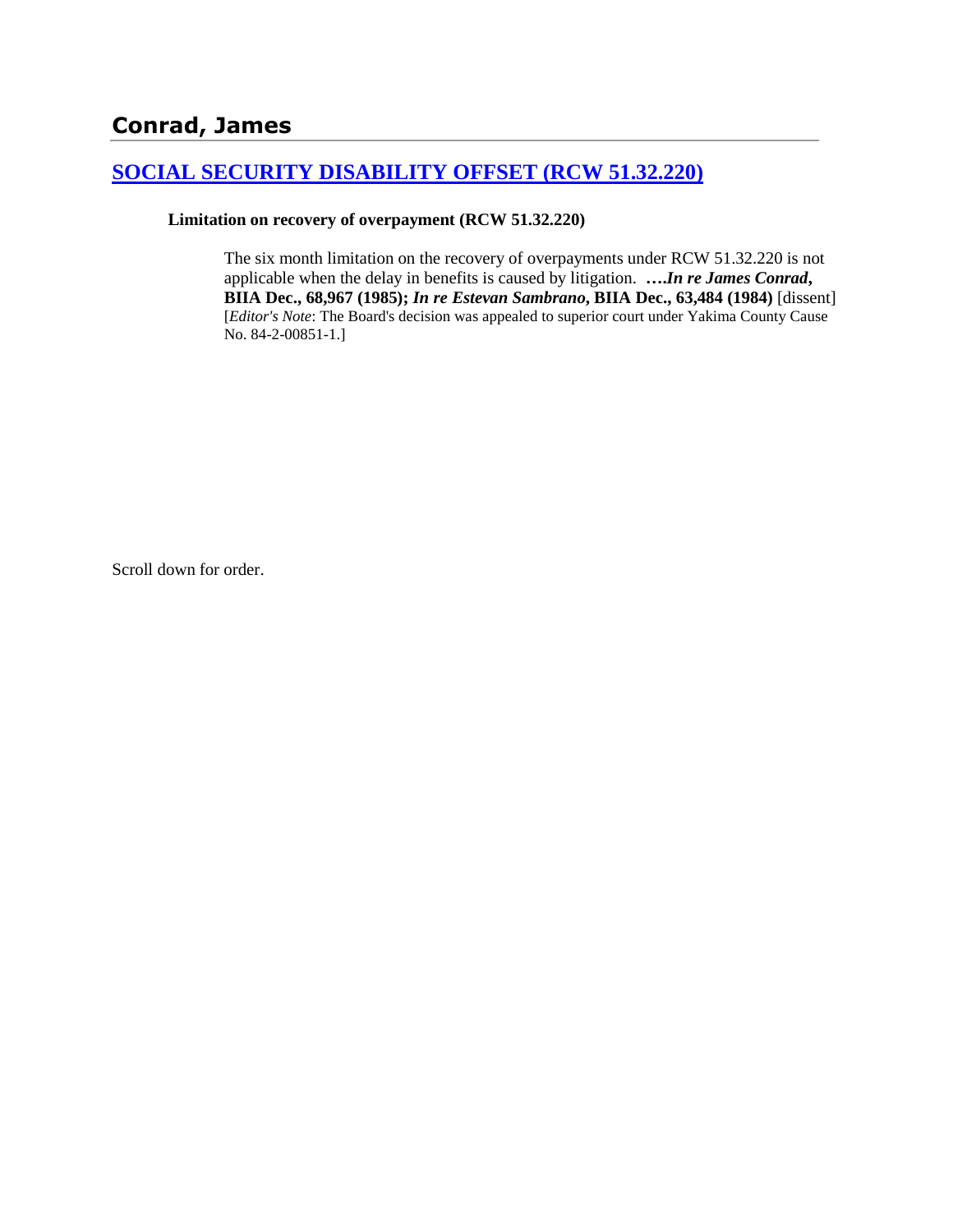## **BEFORE THE BOARD OF INDUSTRIAL INSURANCE APPEALS STATE OF WASHINGTON**

**)**

**IN RE: JAMES D. CONRAD ) DOCKET NO. 68,967**

**CLAIM NO. G-400243 ) DECISION AND ORDER**

APPEARANCES:

Claimant, James D. Conrad, by Gerald L. Casey Employer, G. S. Investment Company, Inc., None Department of Labor and Industries, by The Attorney General, per Gayle Barry and Francois L. Fischer, Assistants

This is an appeal filed by the claimant on October 15, 1984 from an order of the Department of Labor and Industries dated August 19, 1984 which adhered to an order dated March 15, 1984 which reduced Mr. Conrad's time-loss compensation rate due to an offset for his receipt of social security disability benefits. **AFFIRMED**.

# **DECISION**

Pursuant to RCW 51.52.104 and RCW 51.52.106, this matter is before the Board for review and decision on a timely Petition for Review filed by the Department of Labor and Industries to a Proposed Decision and Order issued on June 24, 1985 in which the order of the Department dated August 19, 1984 was reversed and the claim remanded to the Department with direction to limit the retroactive application of the social security offset to the six-month period immediately preceding March 15, 1984 and thereafter to take such action as is indicated or required by the law and the facts.

The issues raised by this appeal and the evidence presented by stipulation are adequately set forth in the Proposed Decision and Order. The sole remaining issue in dispute concerns whether the Department properly reduced Mr. Conrad's rate of temporary total disability benefits effective August 1, 1982 by virtue of the application of RCW 51.32.220, commonly termed the social security offset reversal statute.

This same issue was most recently presented to the Board in the case of Estevan Sambrano (Docket No. 63,484, 5-31-84). The Department's Petition for Review urges the facts presented by the instant case closely resemble those in Sambrano. It asserts that the Proposed Decision and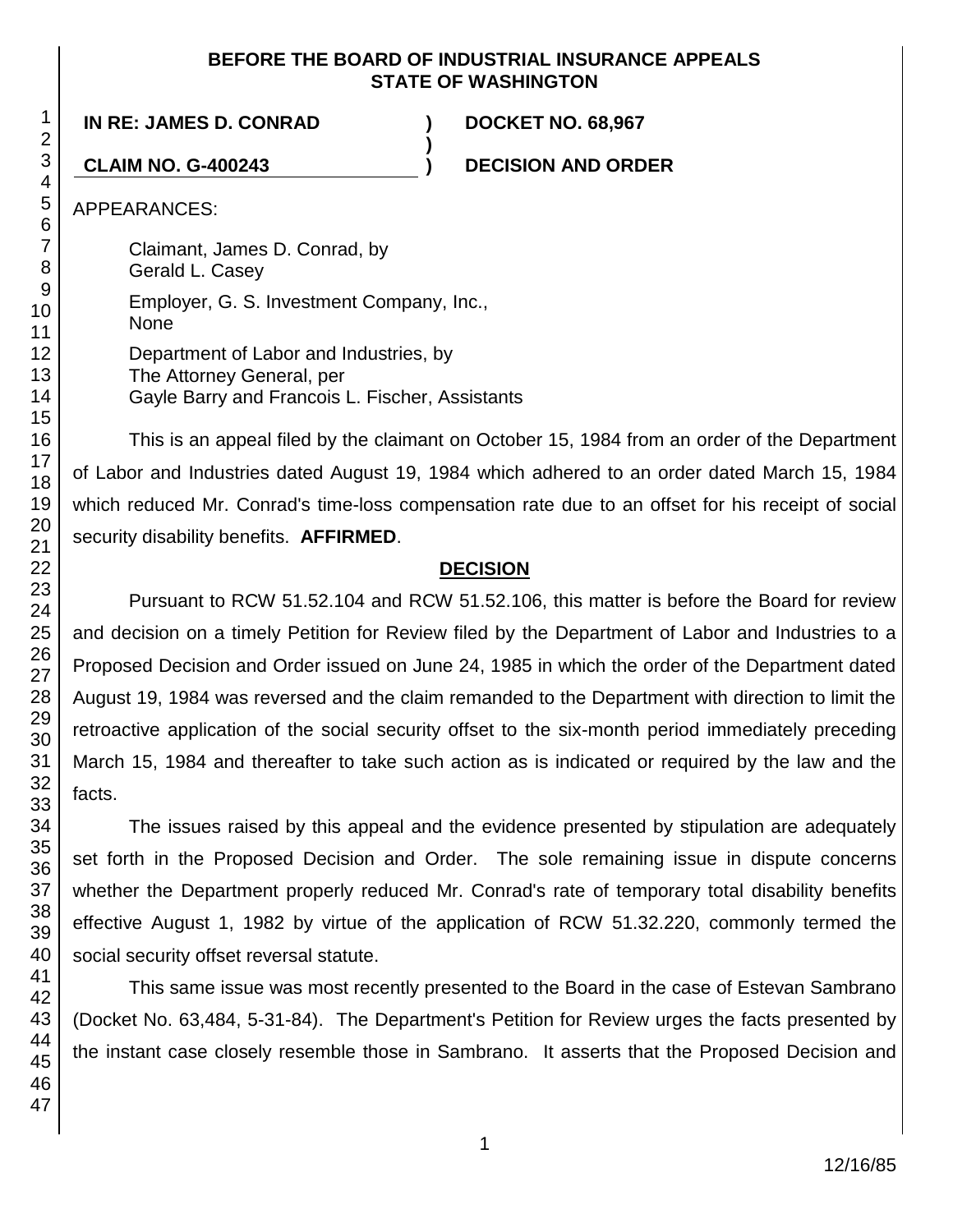The Department urges the Board to recognize that its action in reducing temporary total disability benefits effective August 1, 1982 was consistent with the intent of the offset statute. On July 20, 1982 the Department first learned that Mr. Conrad was receiving social security disability benefits. Had Mr. Conrad's claim been open at that time, the Department without question, could have commenced reduction by offset of payment of time-loss benefits in August, 1982. RCW 51.32.220(2). When Mr. Conrad's claim was reopened in February, 1984, effective April 13, 1982, it then paid temporary total disability benefits which had accrued during the interim, to which he was entitled. However, because medical information up to February, 1984 indicated that Mr. Conrad's accepted injury condition had not worsened, it would have been incorrect as a matter of law for the Department to have reopened the claim any earlier.

Here, as in Sambrano, there existed a bona fide dispute over the issue of medical facts and their significance. Also here, as in Sambrano, that dispute was appealed to the Board of Industrial Insurance Appeals. It was not until February 14, 1984 following resolution of the claimant's appeal that the Department received an uncontested report from a Dr. Burrell, concluding there was objective medical evidence of a worsening of Mr. Conrad's condition related to his injury. Then, and only then, was the Department able to acquit its administrative responsibility adjudicating the question of aggravation and ordering the claim to be reopened. Since benefits could not legally have been paid until the dispute over aggravation was resolved, no "overpayment" of benefits occurred. There being no overpayment, the Department asserts that the limitations contained in the provisos of RCW 51.32.220(2) should not apply. Since the payments made in 1984 were made retroactive to bring Mr. Conrad current in benefits received for his temporary total disability status, the Department effectively argues that it cannot be required to "make" overpayments and then be prohibited by the six-month limitation of the statute from recovery of them.<sup>1</sup>

Order misinterpreted the Board's holding in that case and that a correct application of the Board's decision would support the Department's action in its order of August 19, 1984.

<sup>41</sup> 42 43 44 45 46 47 <sup>1</sup> This was the precise result attained in re Kenneth R. Beitler (Docket No. 58,976, 3-31-82) but the circumstances of the administrative handling of that claim were far different than the facts attendant here or in Sambrano. There was no evidence of the delay in adjudication being due to a bona fide dispute of facts in Beitler. Rather, the delay was occasioned by the Department's own failure to secure information necessary to calculate the level of benefits and offset due primarily to the machinations of a hamstrung bureaucracy. The Board determined in Beitler that such was beyond the intent envisioned by the Legislature in limiting the Department to recoupment only from "overpayments". The Board's decision prevented the Department from profiting from unreasonable bureaucratic delay.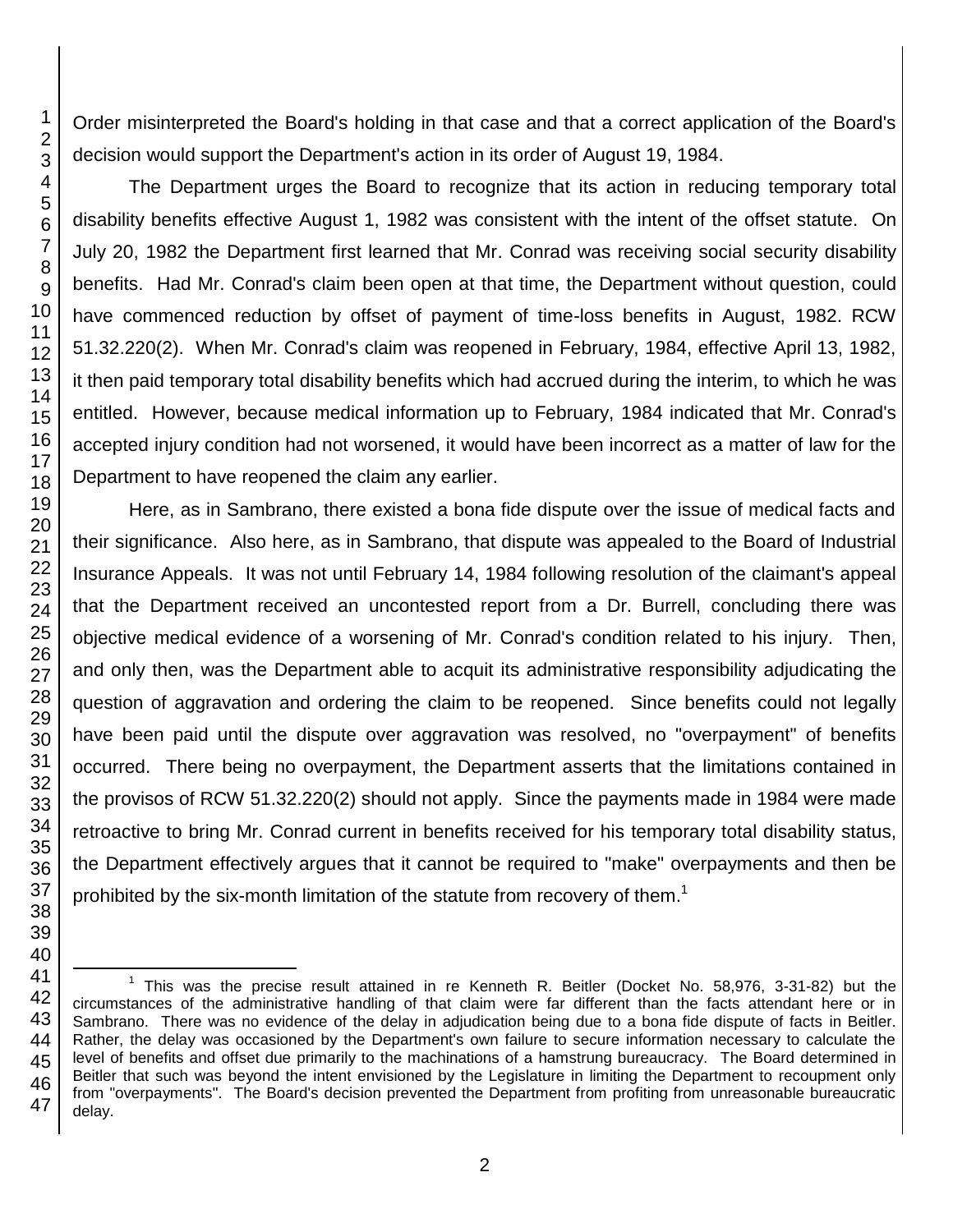We believe the distinction which the Department draws is an accurate one and is in compliance with legislative intent. It is established within the statutory framework of RCW 51.32.220 and 51.32.230 that it is the policy of this state not to create undue hardship upon the recipients of benefits from mistakes of the administrative agency charged with the delivery of benefits. The statutory scheme provides that where payments to injured workers have been made in excess of their legal entitlement, the agency's ability to recoup from the recipient is made subject to considerable restriction. We believe this policy was framed because money, once received, is generally used and is no longer available to be paid back. On the other hand, the right to receive benefits retroactively by virtue of a bona fide dispute over entitlement to benefits, which is resolved in a reasonably timely fashion, does not present the same set of circumstances which the legislature addressed in placing limitations on the recovery of overpayments. Benefits which have not yet been paid cannot be spent. Having not been spent, the hardship which exists for those workers who have received benefits, relied on their right to use them, and in fact have used them, does not exist for persons whose right to receive is later determined through reasonable claims management and exercise of the legal appeals process.

Had the Department received requisite medical information substantiating aggravation of Mr. Conrad's condition in April, 1982 when he applied for a reopening of his claim, we have no doubt the Department would have timely adjudicated the matter. We expect the claim would have been reopened and Mr. Conrad would have begun receiving his periodic time-loss stipend thereafter. The Department would then have been able to commence reduction of that stipend effective August, 1982, in the manner contemplated under the statute. Our result here permits the essence of those circumstances to prevail. To hold otherwise might encourage workers with contested claims to discourage timely administrative adjudication of their entitlement to periodic benefits. For if the Department were held accountable for all delay, even when occasioned by administrative appeal, in payment of benefits, those monies could then be effectively sheltered from the offset provisions. We believe that would be contrary to the law and policy of this state as expressed in our Act.

In adjudicating the application of the social security offset statute, this Board has consistently held to the philosophy that a worker must be placed in the same position financially with the state taking the offset, as he or she would have been had the federal government been reducing social security disability benefits by taking the offset itself, as provided in 42. U.S.C. 424(a). We have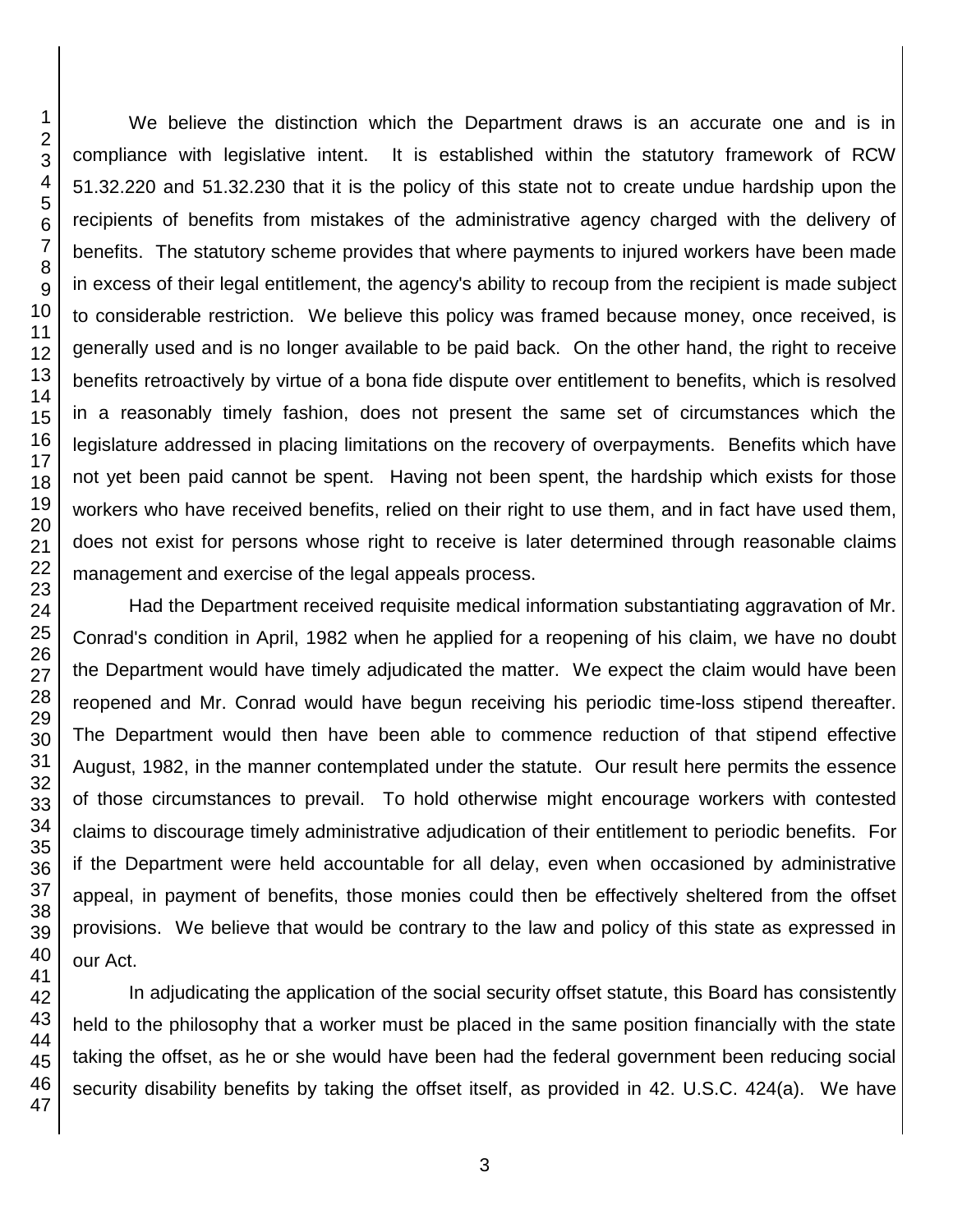further indicated that the burden caused by undue bureaucratic delay on the part of the agency required to administer the offset reversal statute should not be borne by the injured worker. We do not see our decision in this case in any way contrary to those interpretations of our law. To uphold the Department's action in this case places the claimant in the precise position he would have been had his reopening application been adjudicated in his favor in April, 1982. We do not see the circumstances which prevail herein to constitute undue or unreasonable bureaucratic delay by the Department of Labor and Industries in failing to make that adjudication in Mr. Conrad's claim prior to February, 1984.

After consideration of the Proposed Decision and Order, the Petition for Review filed thereto, and a careful review of the entire record before us, including memoranda previously submitted by the parties, we are persuaded that the Proposed Decision erred in limiting the Department's retroactive application of the offset to six months prior to the date of notification of taking the offset. The proposed Findings, Conclusions and Order are hereby set aside and the Board enters the following:

## **FINDINGS OF FACT**

- 1. On February 14, 1973 the Department of Labor and Industries received an application for benefits from the claimant, James D. Conrad, alleging the occurrence of an industrial injury on January 12, 1973, during the course of his employment with Carpet Exchange. On July 11, 1973 an order was issued allowing the claim, claim No. G-400243. On September 4, 1973 the Department issued an order closing the claim with no award for permanent partial disability. Following a timely protest of that determination and action by the Department to set aside its prior order, the claim was eventually closed August 13, 1974 with no additional permanent partial disability beyond that awarded in Claim No. F-914711. An appeal which followed that determination eventually resulted in the claim being reopened for additional treatment. On August 23, 18 1976 the Department issued an order implementing a Superior Court order holding the claim open for medical care, and also segregating any psychiatric condition as being causally unrelated to the industrial injury of January 12, 1973. The claim was eventually closed on May 4, 1979, awarding a permanent partial disability equal to 18% as compared to total bodily impairment, and denying responsibility for the claimant's psychiatric condition. Following an appeal to the Board of Industrial Insurance Appeals, that order was effectively upheld.
- 2. On April 16, 1982 the claimant filed an application to reopen his claim for aggravation of condition. On September 20, 1982 the Department issued an order denying that application. Following a timely protest of that determination, the Department issued an order on October 15,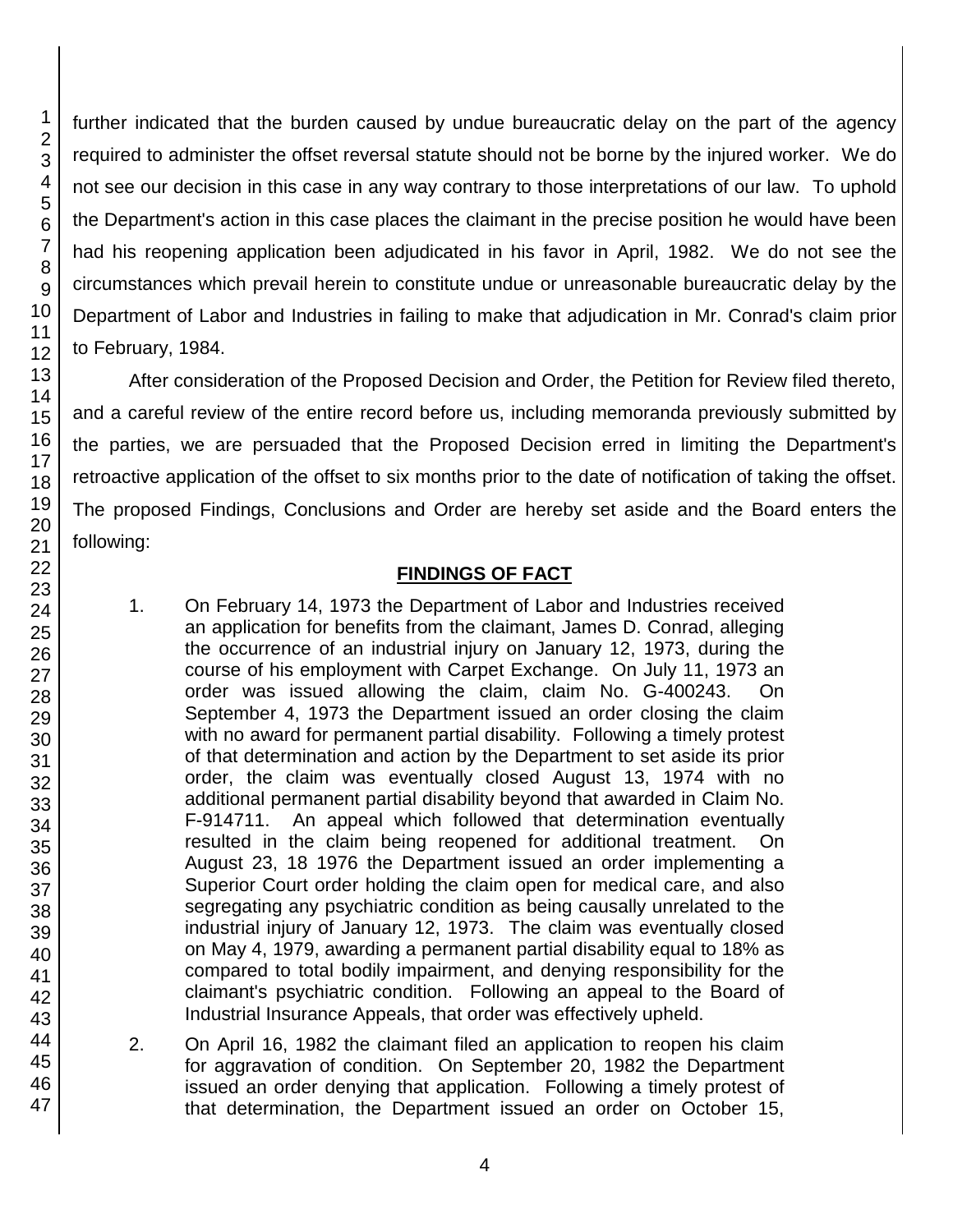1982, adhering to the provisions of its order of September 20. Thereafter, followed appeals to the Board of Industrial Insurance Appeals which eventually resulted in a determination remanding the claim to the Department for further consideration. On February 21, 1984 the Department issued an order reopening the claim effective April 13, 1982, for authorized treatment and action as indicated. On March 15, 1984, the Department issued an order reducing the claimant's time-loss compensation rate to the amount of \$98.12, effective August 1, 1982 and \$120.77 effective July 1, 1983 by applying the offset provisions of RCW 51.32.220. Following timely protest of the Department's action, the Department issued an order on August 19, 1984 adhering to its order of March 15, 1984. On October 15, 1984 the claimant filed a notice of appeal with the Board. On October 22, 1984, the Board issued an order granting the appeal, assigning it Docket No. 68,967 and directed that proceedings be held on the issues raised by the appeal.

- 3. On July 20, 1982 the Department of Labor and Industries first received notice that the claimant, James D. Conrad, was receiving social security disability benefits from the federal Social Security Administration. By its order of March 15, 1984, the Department notified the claimant of its intention to implement reduction of the benefits by applying offset provisions contained in RCW 51.32.220.
- 4. Between April 16, 1982 and February 21, 1984 the claimant had not been paid benefits as a temporarily totally disabled worker contemporaneously with his receipt of social security disability benefits under that federal program. Having been paid no such benefits on a contemporaneous basis, no overpayment of benefits had been made by the Department.
- 5. The passage of time between the claimant's final adjudication entitling him to have his claim reopened for aggravation of condition and establishing him as a temporarily totally disabled worker and the effective date of that status was not due to improper administration and management of Mr. Conrad's claim, but was due to a bona fide dispute concerning the question of aggravation of his condition and the time necessary to properly resolve that issue.

## **CONCLUSIONS OF LAW**

- 1. The Board of Industrial Insurance Appeals has jurisdiction of the parties and subject matter to this appeal.
- 2. The provisions of RCW 51.32.220(2) and RCW 51.32.230 limiting recovery of overpayment of benefits for a period not to exceed six months immediately preceding the date of notification that overpayment has occurred are not applicable to the circumstances of the claimant in view of the facts herein.